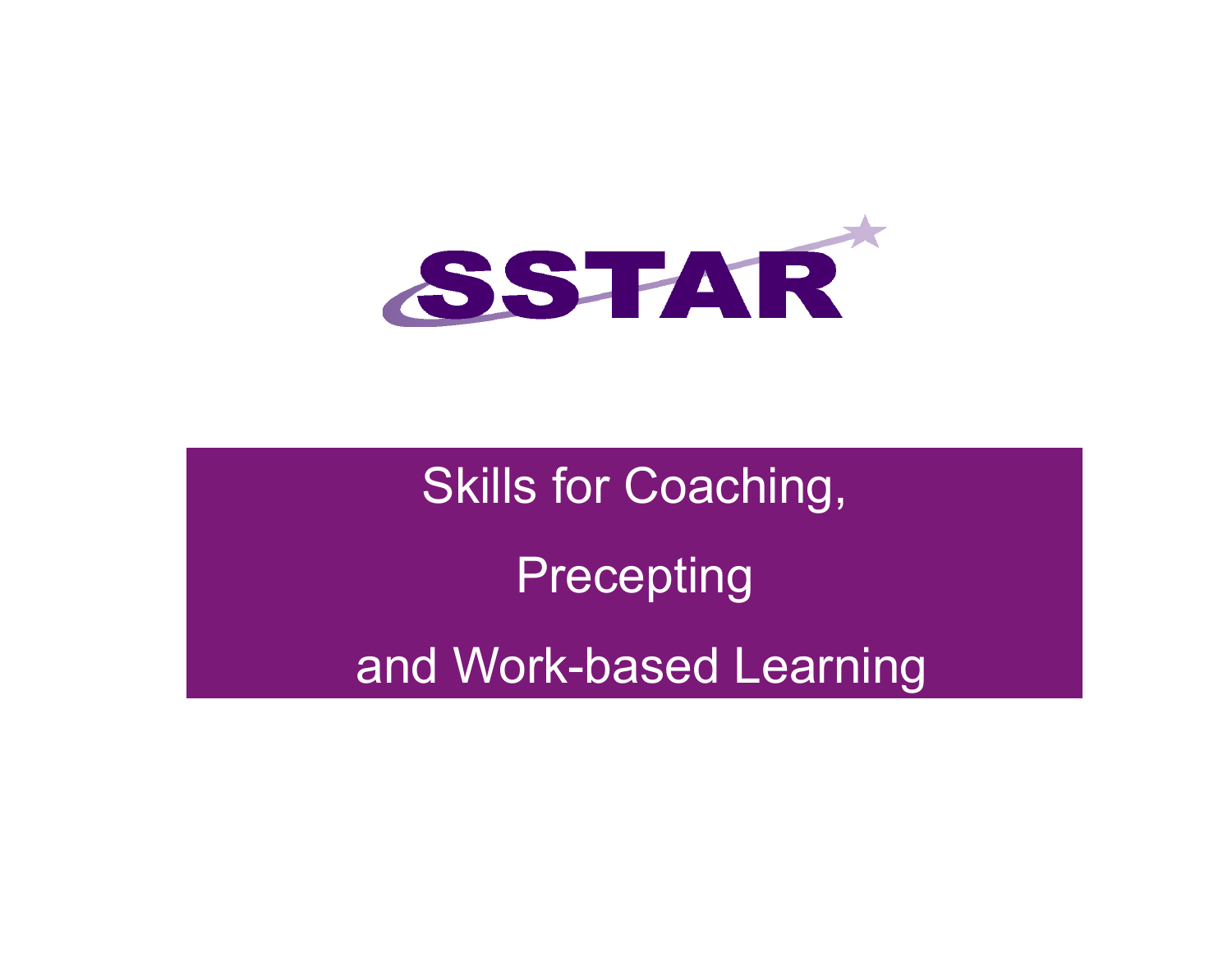#### **Objectives**

Discuss the benefits of orienting worker to new role.

Discuss the responsibilities of Human Resources, preceptor and of staff in the orientation process.

Describe critical skills that employees need to quickly succeed in their new roles for continued success.

List 10 questions that serve to guide the learning process.

**Complete a self-assessment regarding feelings toward coaching/precepting role.** 

Describe the themes, workplace impact and the implications for precepting/coaching of Baby Boomers, Generation X and the Net Generation.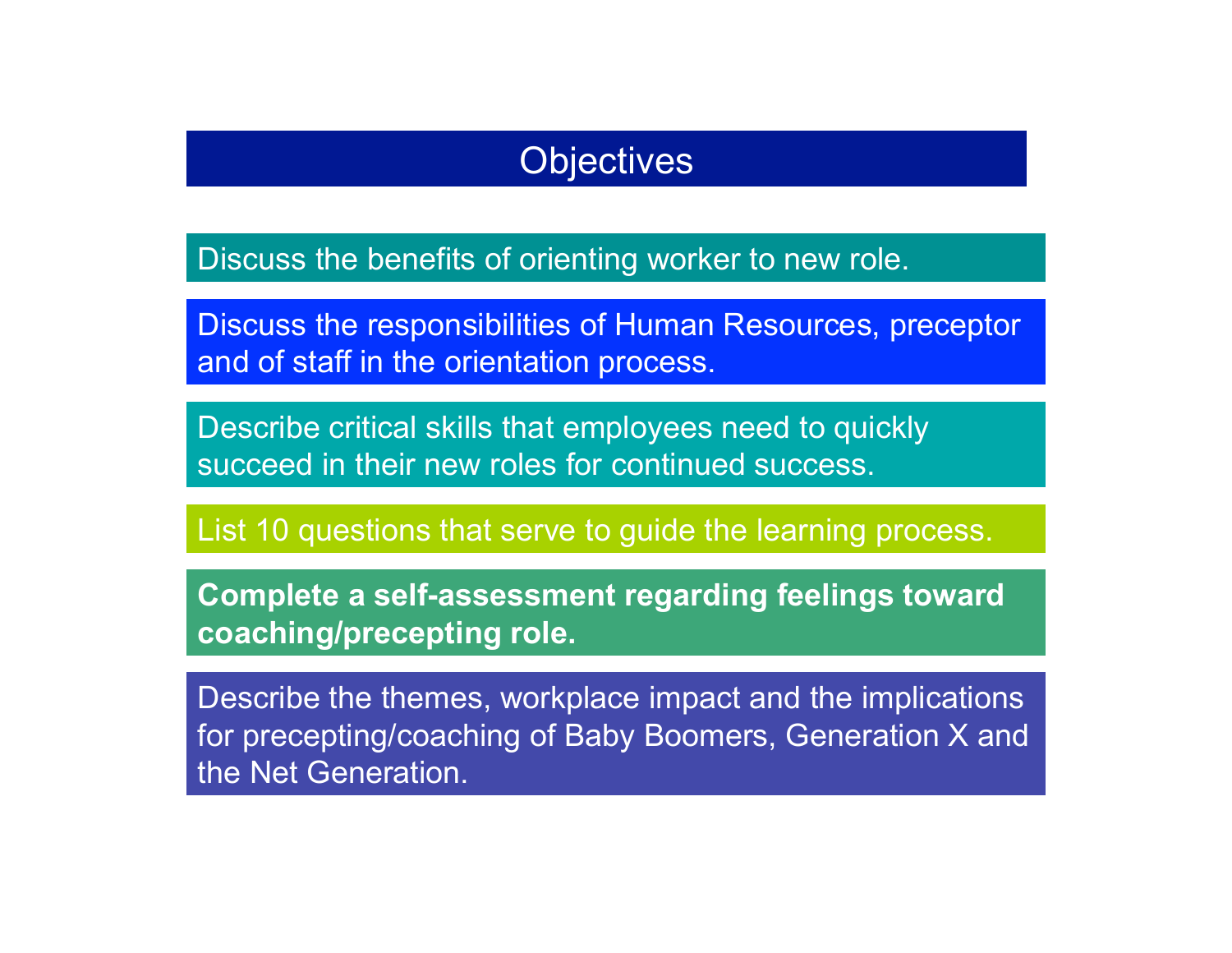Discuss the meaning of competency and the competency assessment process.

Discuss the preceptor's role in the competency assessment process.

**Define work-based learning.**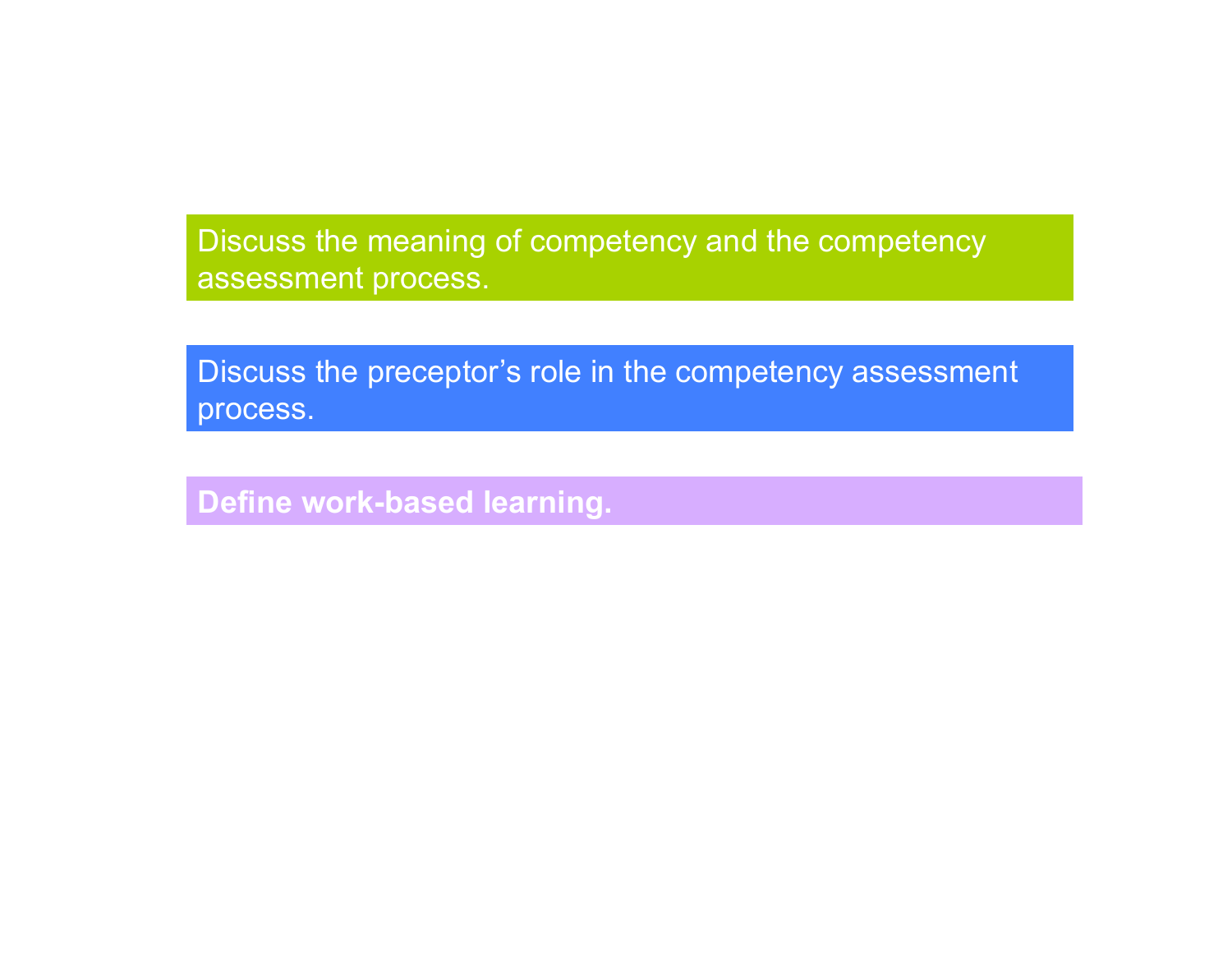Benefits of a Comprehensive Learning Module

**Ease the transition into the new role** 

**Provides information integral to worker's immediate needs** 

**Introduces worker to rolerelated goals, polices, procedures, customs, traditions** 

**Relieves anxiety** 

**Conveys expectations** 

**Paints a precise picture of the unit and the institution as a whole.** 

**Inspires the worker to have a good attitude about SSTAR and his/her new role**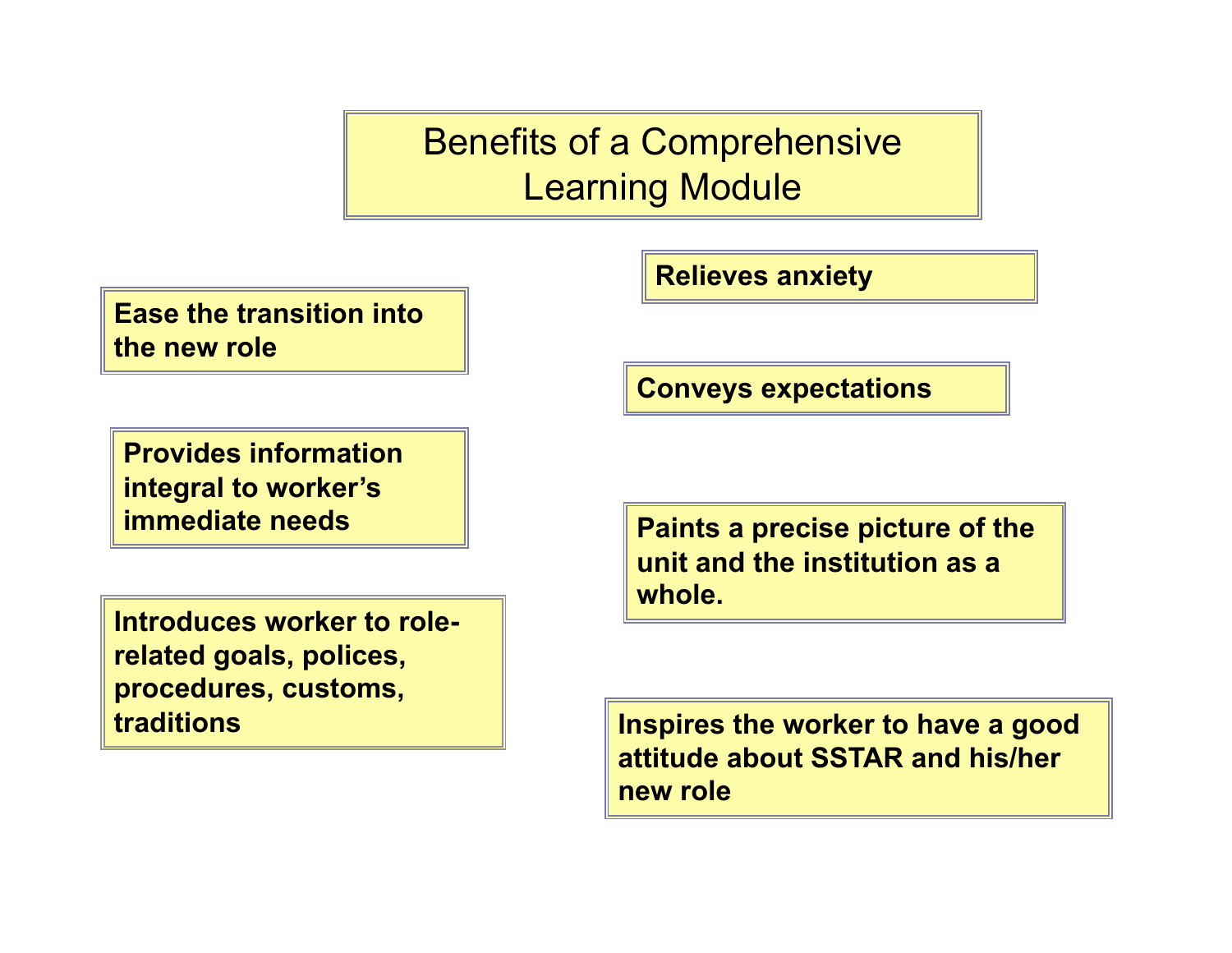#### RESPONSIBILITIES

New Employee or Current Employee Learning a New Job

#### **Staff**

- **Introduce key personnel;**
- Provide "on the spot" information
- Provide support
- **Answer questions**
- Be a "buddy"
- **Help to show the new** hire what SSTAR is all about

**Human Resources Benefits** Position description Performance Evaluation Review expectations Tour

#### **Preceptor/Coach**

- Review/assess and validate competencies
- **Introduce key personnel**
- Orient to patient care procedures
- Orient to safety procedures
- Develop support network
- **Provide Department Tour**
- **Facilitate the new hire to meet** responsibilities of position
- Communicate regularly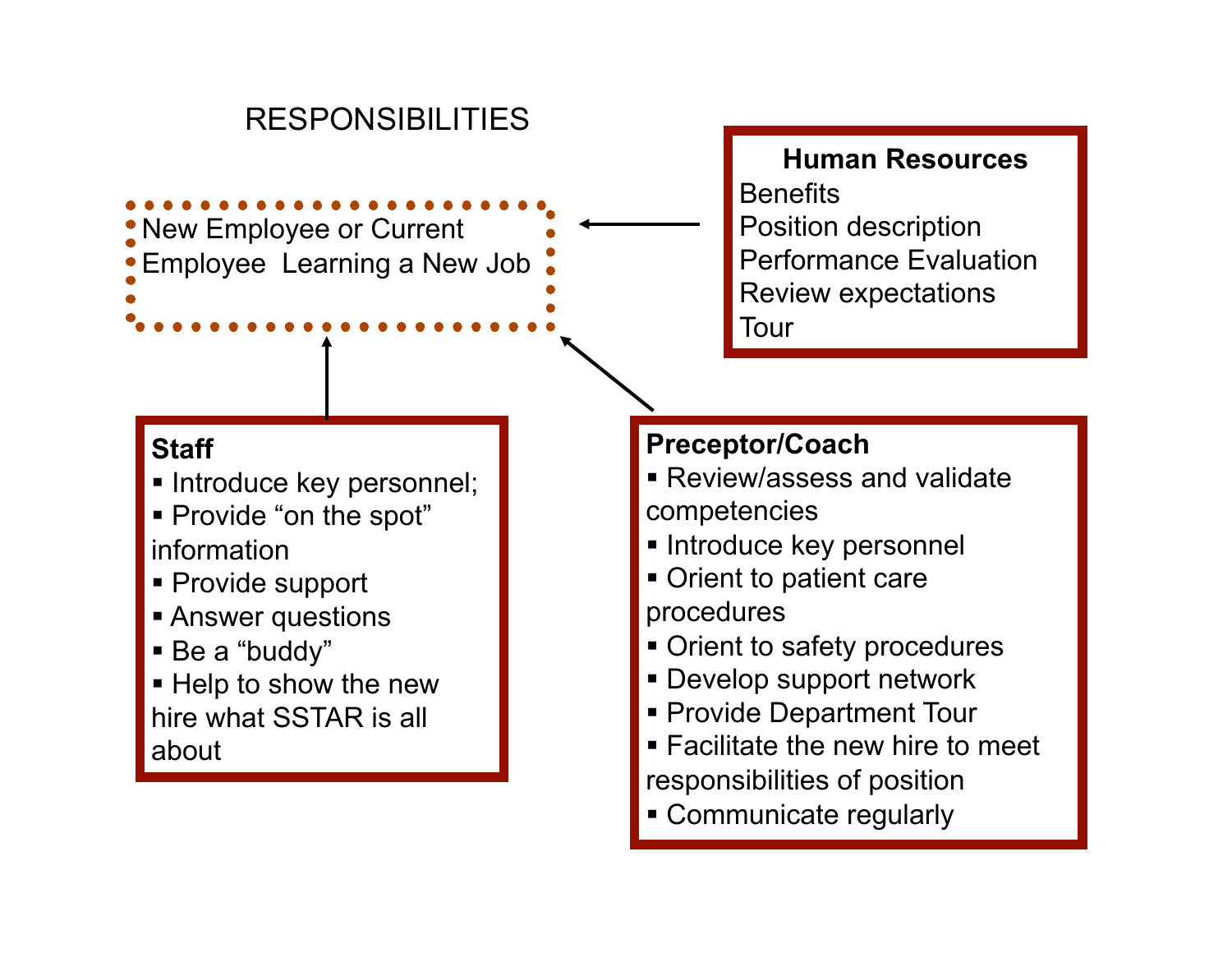# Critical Skills for Employee Success

- **1. Goal Setting Skills**
- **2. Time Management Skills**
- **3. Knowledge Management Skills**
- **4. Team Player Skills**
- **5. Professional Image Skills**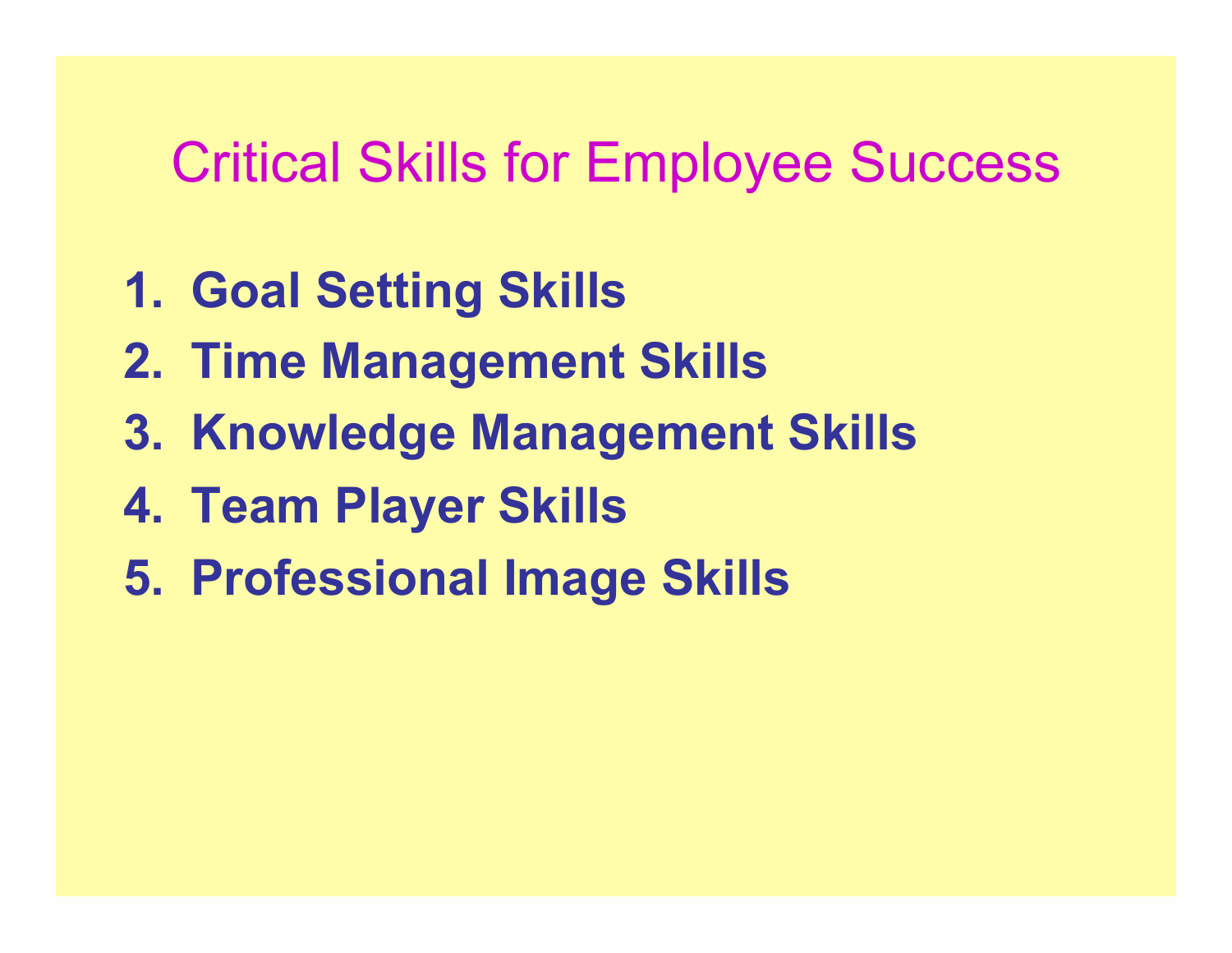# Questions to Guide the Learning **Process**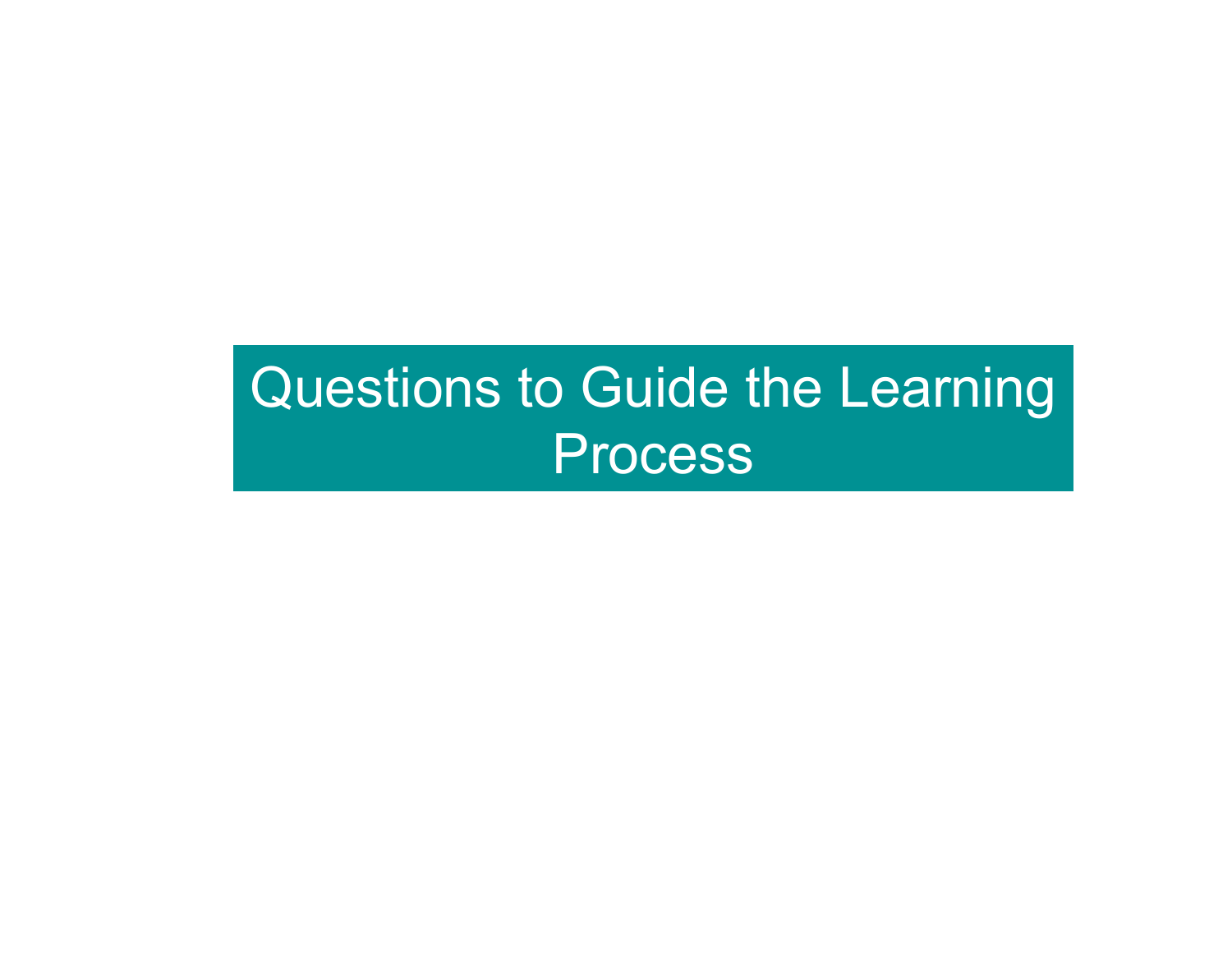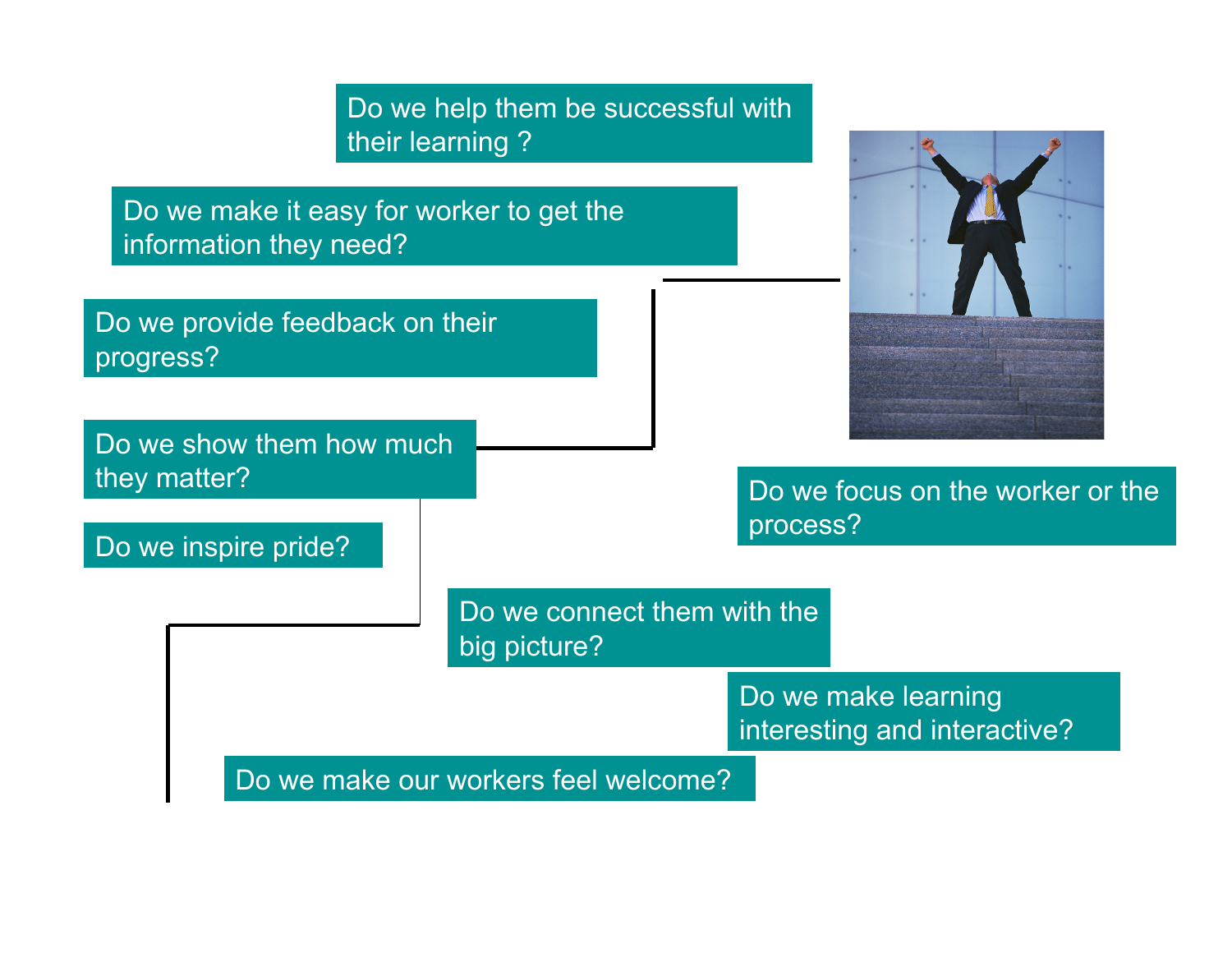### **Definitions**

Preceptee/coachee: Newly hired employee or a current employee learning a new role

Preceptor/Coach: Experienced member of the staff or peer who serves as a role model, facilitator and who provides support, guidance and direction to the worker during the learning process.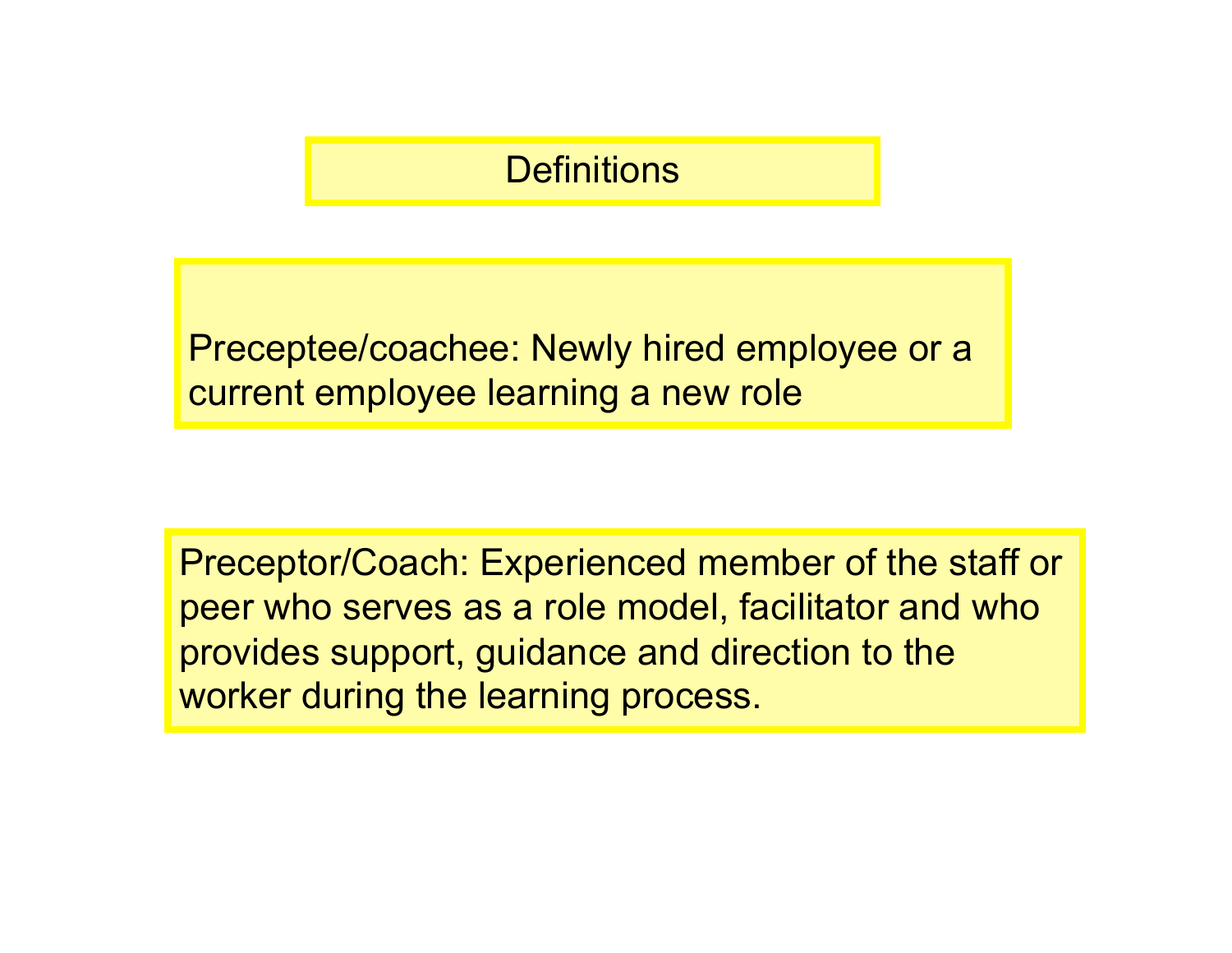#### Preceptor/Coach Responsibilities

- **1. Serves as a clinical expert, role model, facilitator and in some cases direct supervisor of the worker. Coach may be a peer.**
- **2. Jointly with the worker and supervisor plans patient assignments, and activities to meet the learning objectives as identified.**
- **3. Encourages the worker to be increasingly self-directed and independent.**
- **4. Shares experiences, skills and knowledge with the worker**
- **5. Gives feedback to the worker about performance.**
- **6. Observes the worker in new experiences.**
- **7. Encourages the worker to be active in the learning process**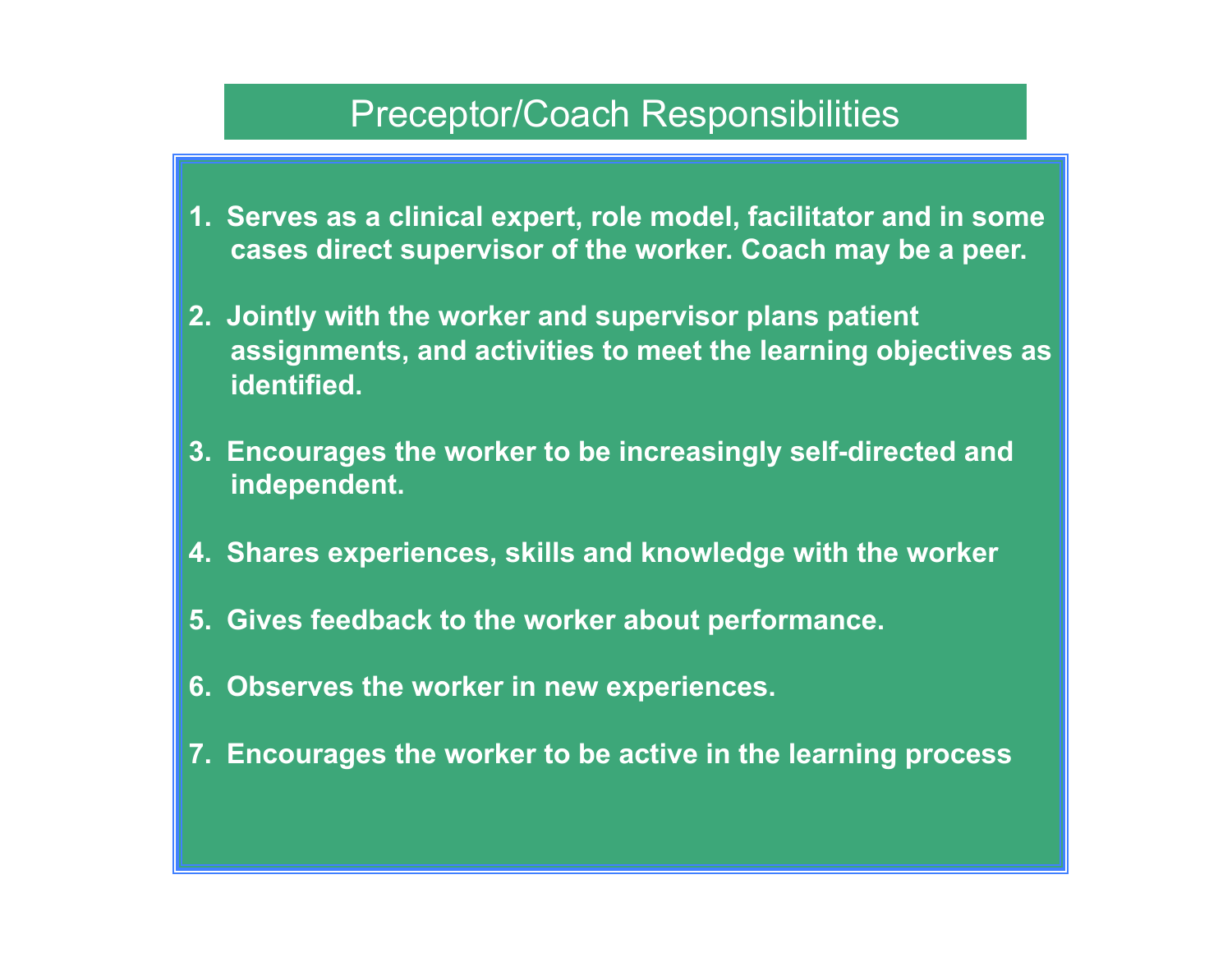### Worker Responsibilities

- **1. Performs client care according to professional standards of care and policy and procedure.**
- **2. Seeks supervision in an unfamiliar situation from the preceptor or supervisor.**
- **3. Prioritizes specific learning needs.**
- **4. Informs supervisor if unable to meet commitments due to illness or other reasons.**
- **5. Comes to the unit on time and prepared to assume responsibility for care of clients.**
- **6. Identifies and utilizes appropriate resources.**
- **7. Evaluates own performance.**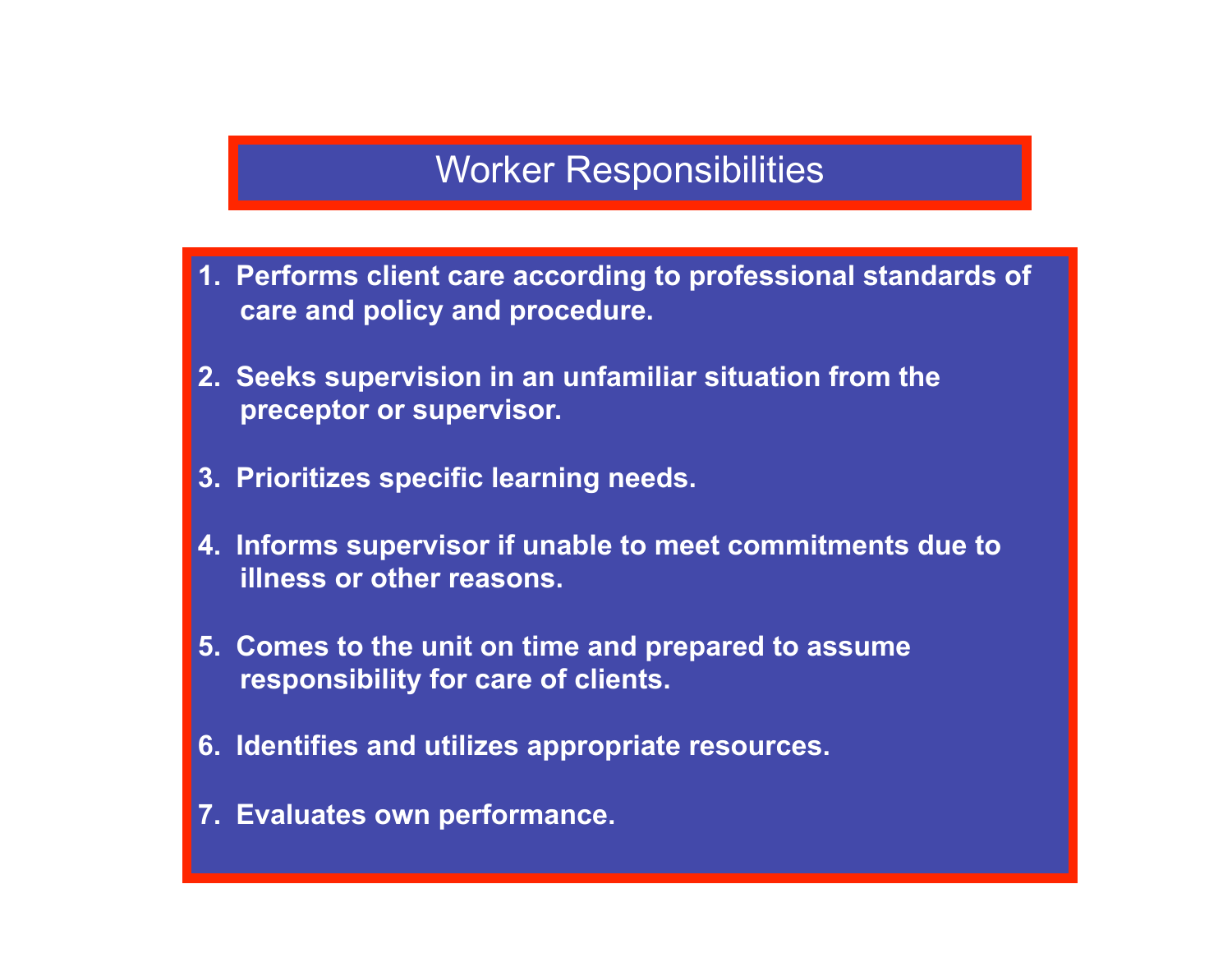# Principles of Adult Learning

- Adults are "producers" and "doers". They learn by doing, want to be involved and are eager to participate in the learning process.
- Adults demonstrate readiness to learn. They are oriented toward immediate problems and making immediate application.
- Adults are autonomous, self-directed and are motivated within themselves.
- Adults prefer situations that promote their self-esteem.
- Adults have different orientations to learning. Some adults find the learning process more difficult than others.
- Adults like to have facilitative learning.
- Adults have accumulated a foundation of life experiences and knowledge.
- Adults are practical and problem-centered. They need opportunities to reflect upon incorrect knowledge so they can correct it themselves.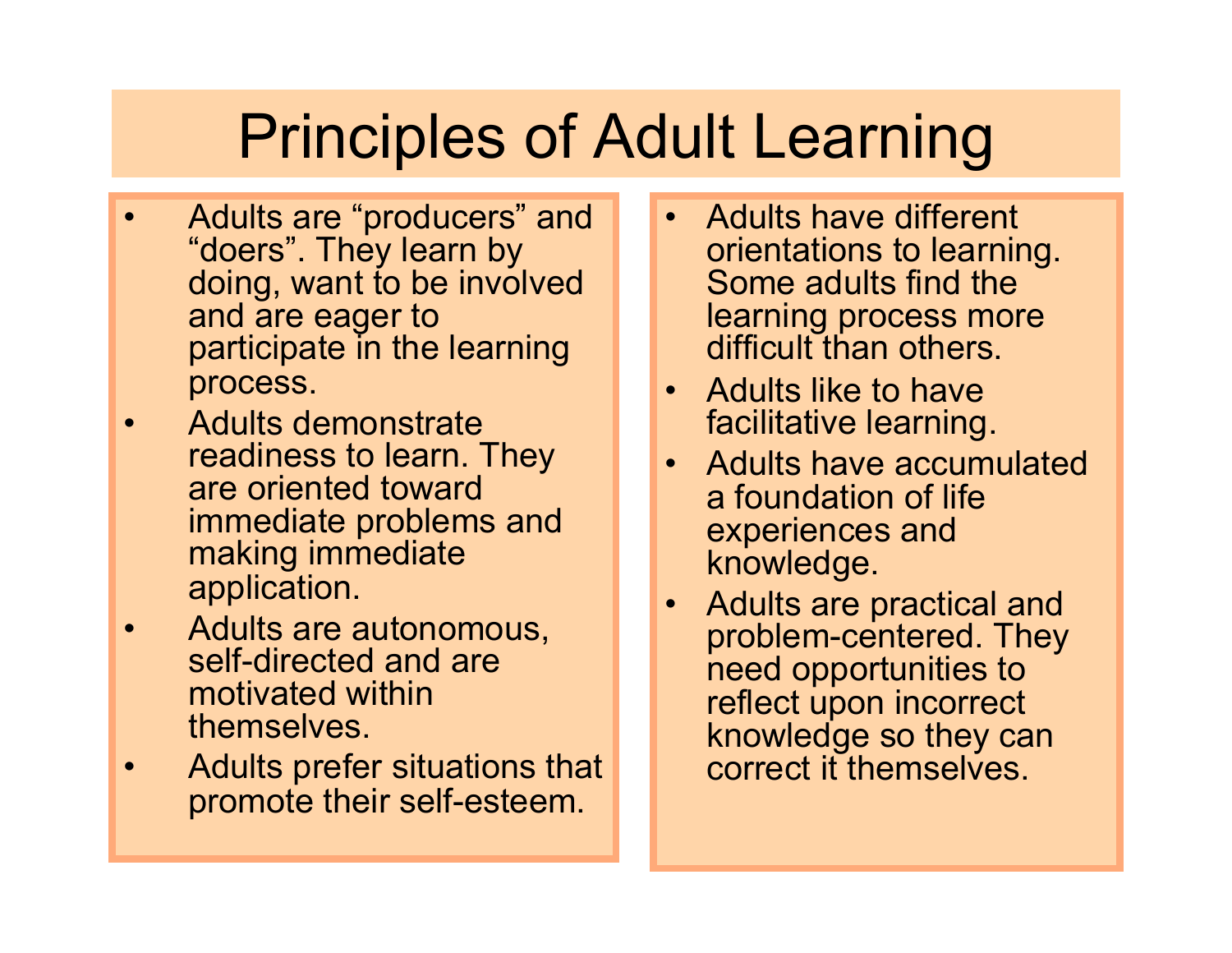### Critical Thinking

- Is an essential component of professional accountability and quality client care
- Fosters the generation of new ideas
- Enhances evidenced-base decision-making.
- Empowers one to increase the quality of care delivered and to thrive in a constantly transforming health care environment.

Critical Thinking Enables Workers to:

- 1. Analyze complex data about patients, make decisions about their problems and alternate possibilities that exist, evaluate each problem to rule it in or rule it out and decide on the most appropriate interventions considering the particular situation.
- 2. Understand the reason why a response is the best for the clinical situation.
- 3. To make appropriate decisions after considering multiple alternatives.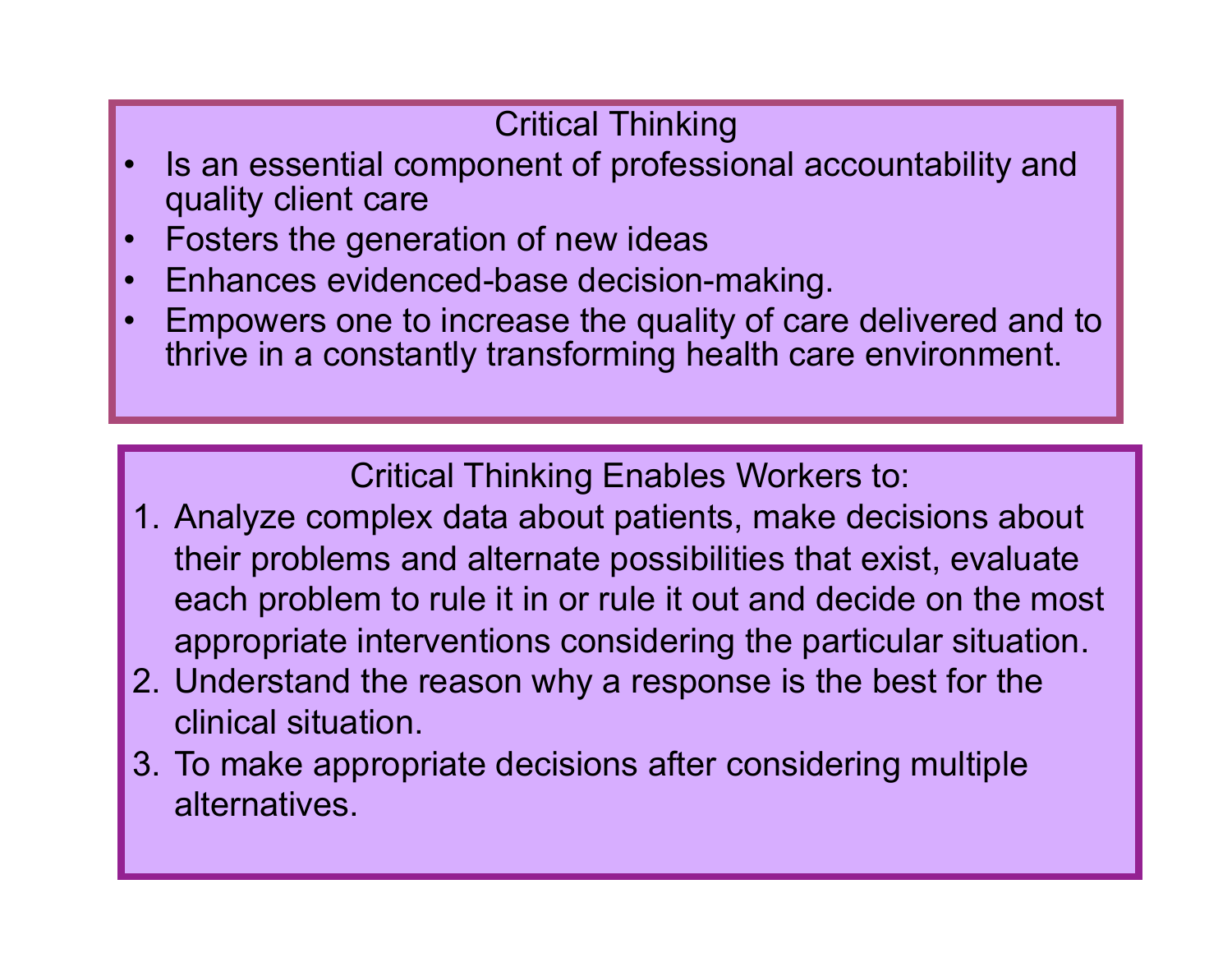# Strategies for Critical Thinking:

- Always challenge assumptions
- Just because a situation relates to a similar one does not mean that it is related
- Do not base a decision on the similarities of a situation.
- Always keep multiple hypotheses in mind until definitive data is obtained.
- Do not lose site of creative solutions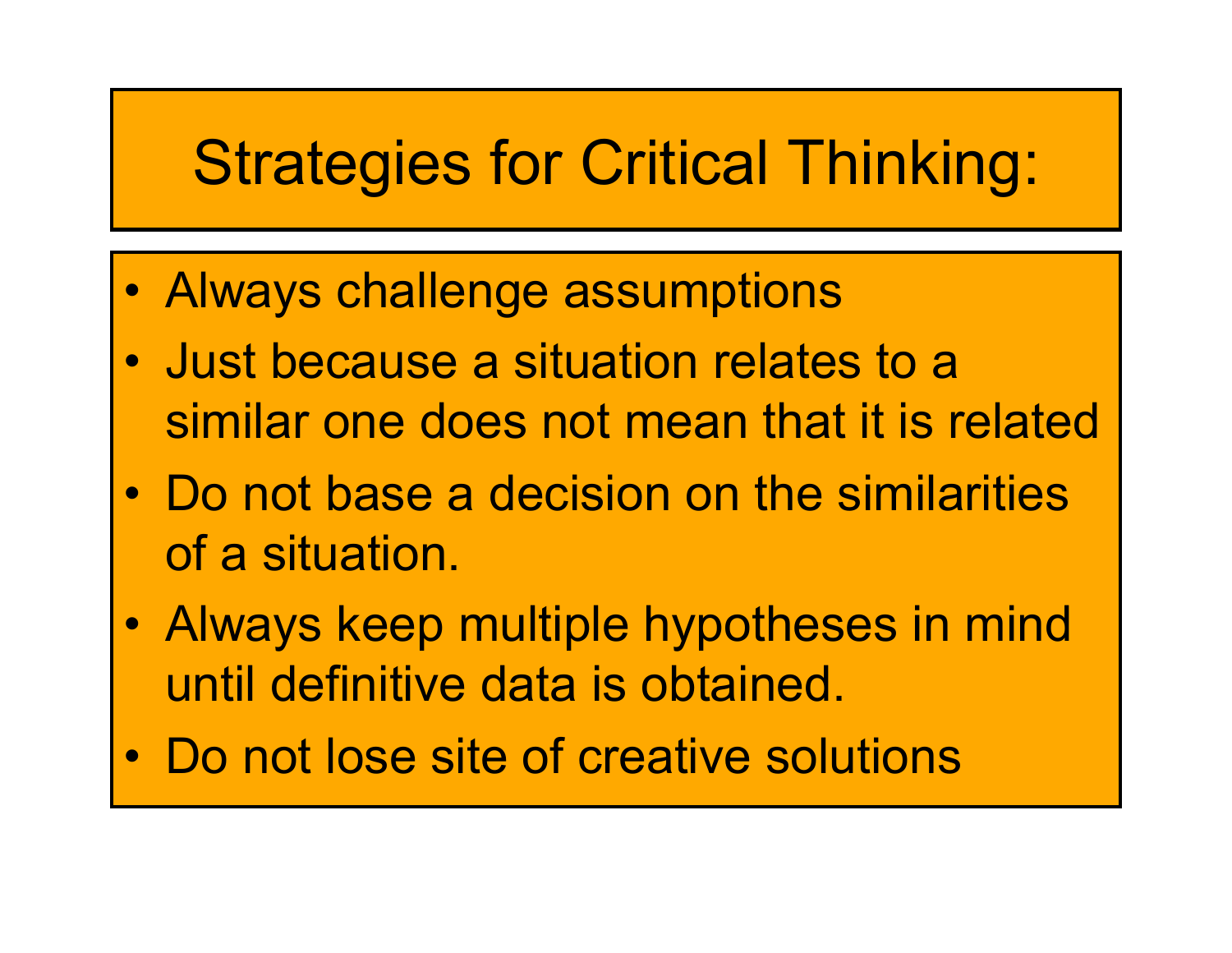### What is Competency?

Competency is a cluster of related knowledge, skills, and attitudes that affects a major part of one's job (a role or responsibility), that correlates with performance on the job, that can be measured against standards, and that can be improved via training and development. Competency considers the special needs and behaviors of specific age or population groups.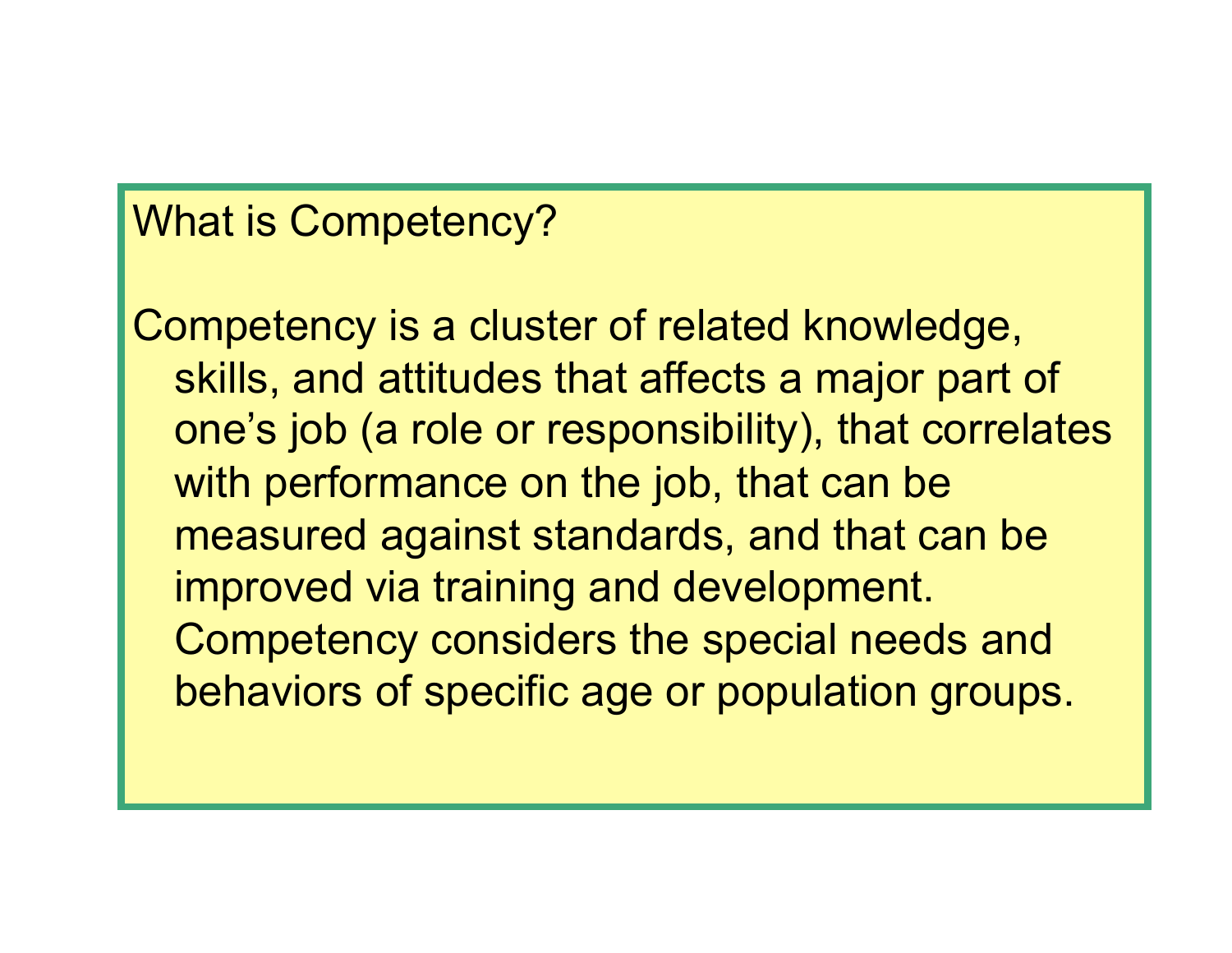**What is performance? Performance is behavior in which a person consistently demonstrates in carrying out a standard, policy or process.** 

**What is the purpose of competency assessment?** 

**To assure that all employees are informed and competent regarding the knowledge, skills and abilities necessary to fulfill their role as delineated in their position descriptions.**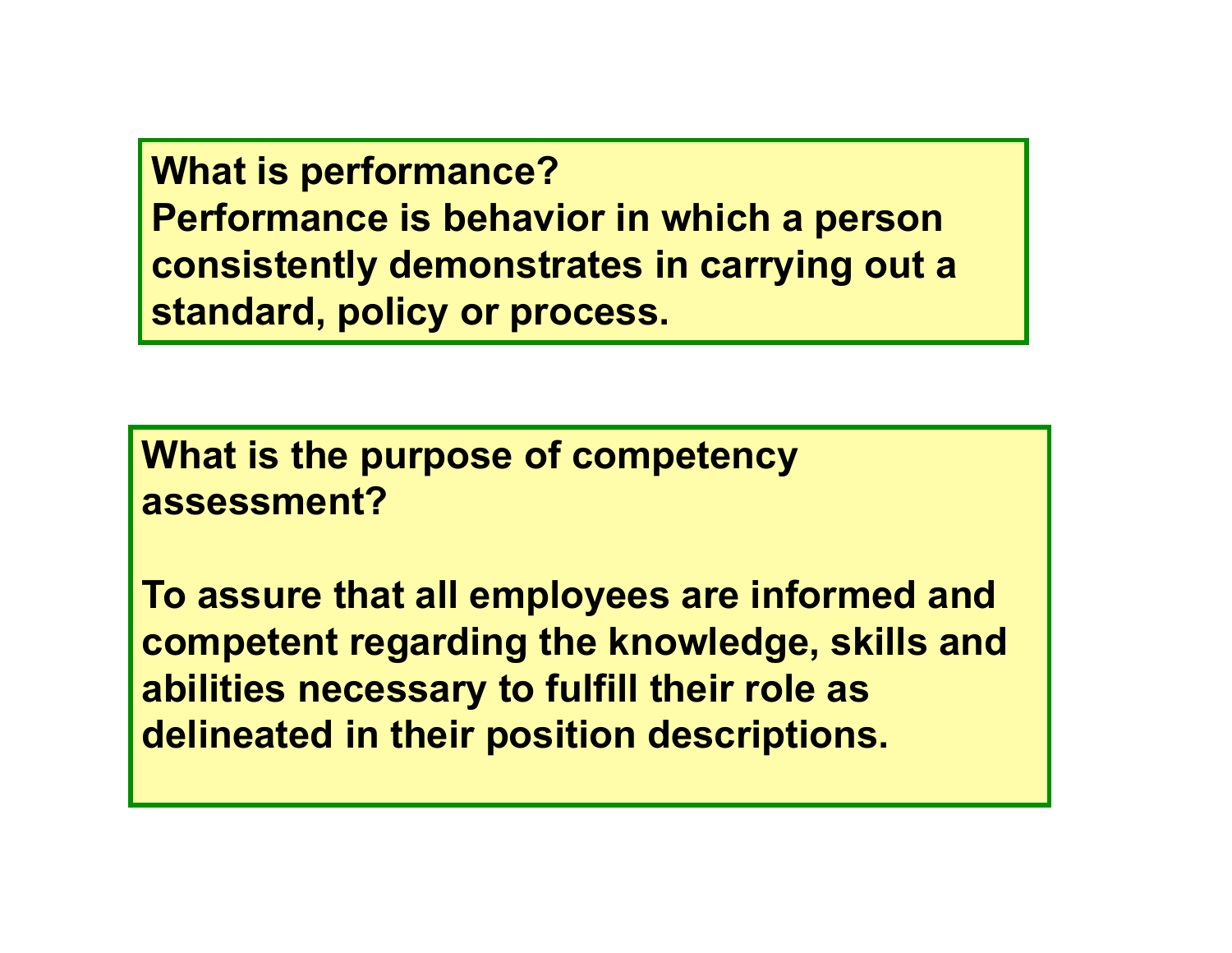When are competencies assessed?

- 1.Competency is assessed, validated, and documented:
- 2. During and at the completion of a learning period.
- 3.On an annual basis, as a component of performance evaluation and, by a preceptor or supervisor as appropriate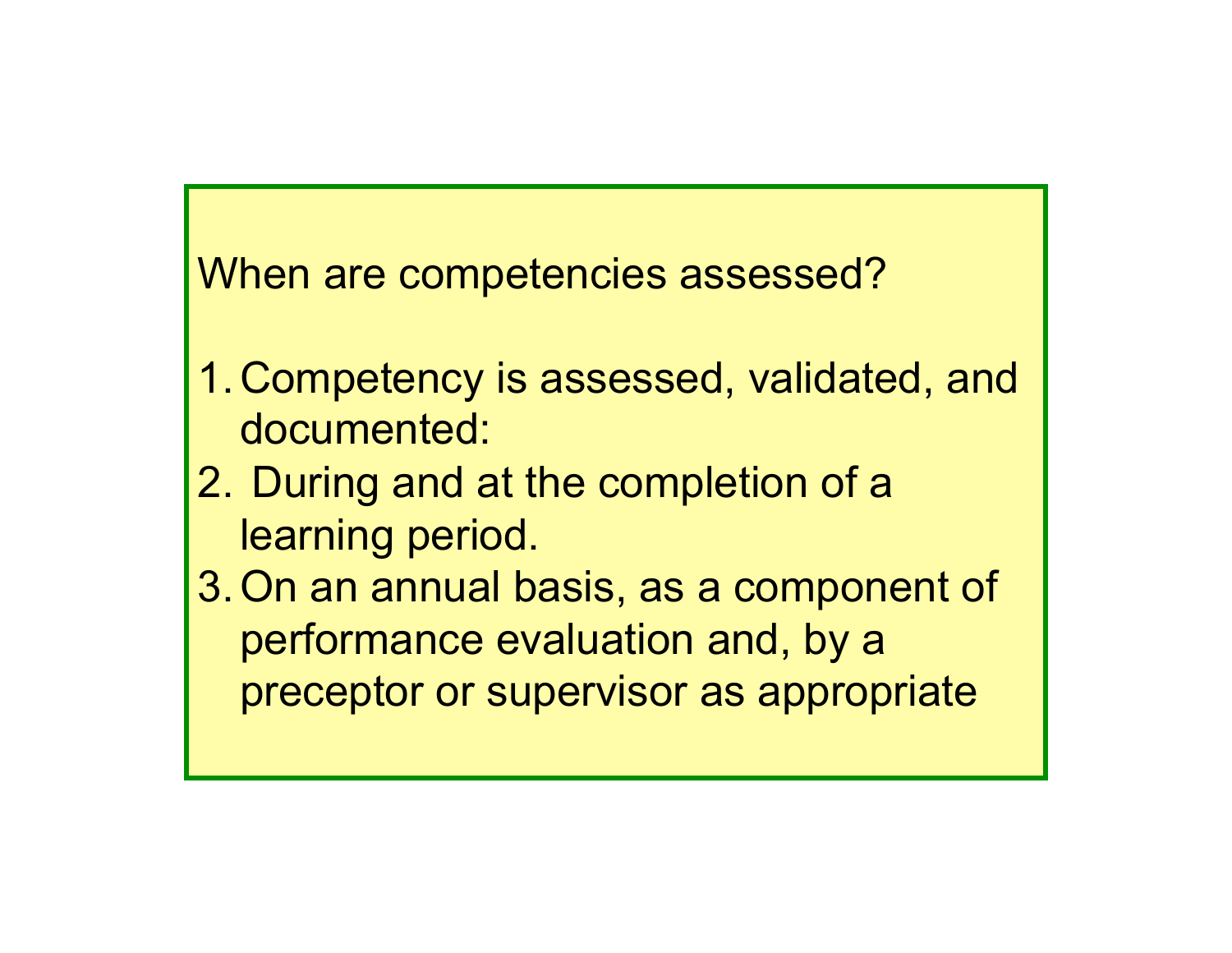Competencies should**:**

- be based on position description
- address services, scopes of activity
- address age-specific/specific population and patient safety issues
- tie in with SSTAR's performance improvement goals and initiatives.
- be assessed, maintained, demonstrated and improved on an ongoing basis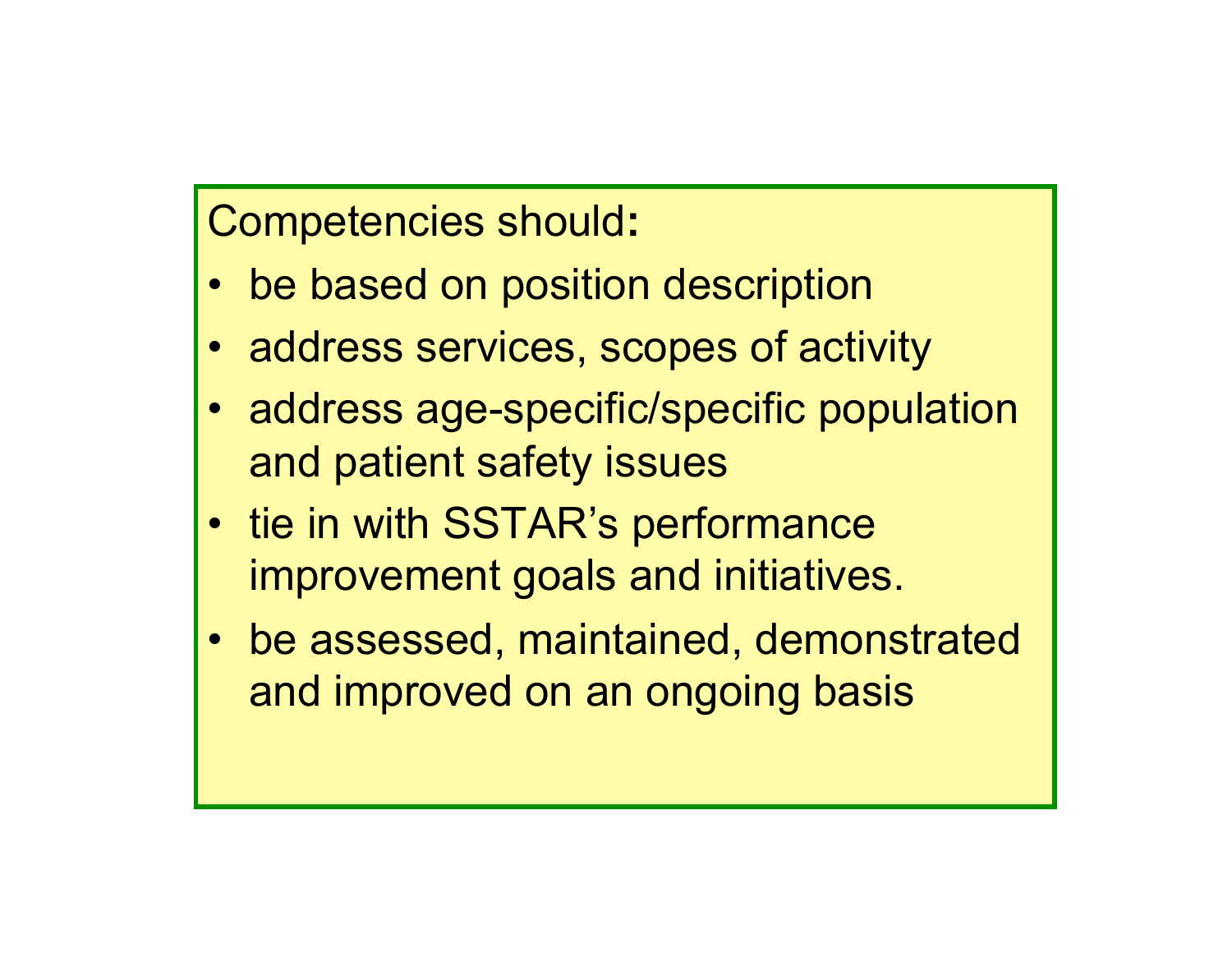Examples of Competencies: Demonstrate De-escalation techniques Demonstrate understanding of exclusion criteria Demonstrate understanding of the characteristics of the potentially violent patient Medication Administration Emergency Codes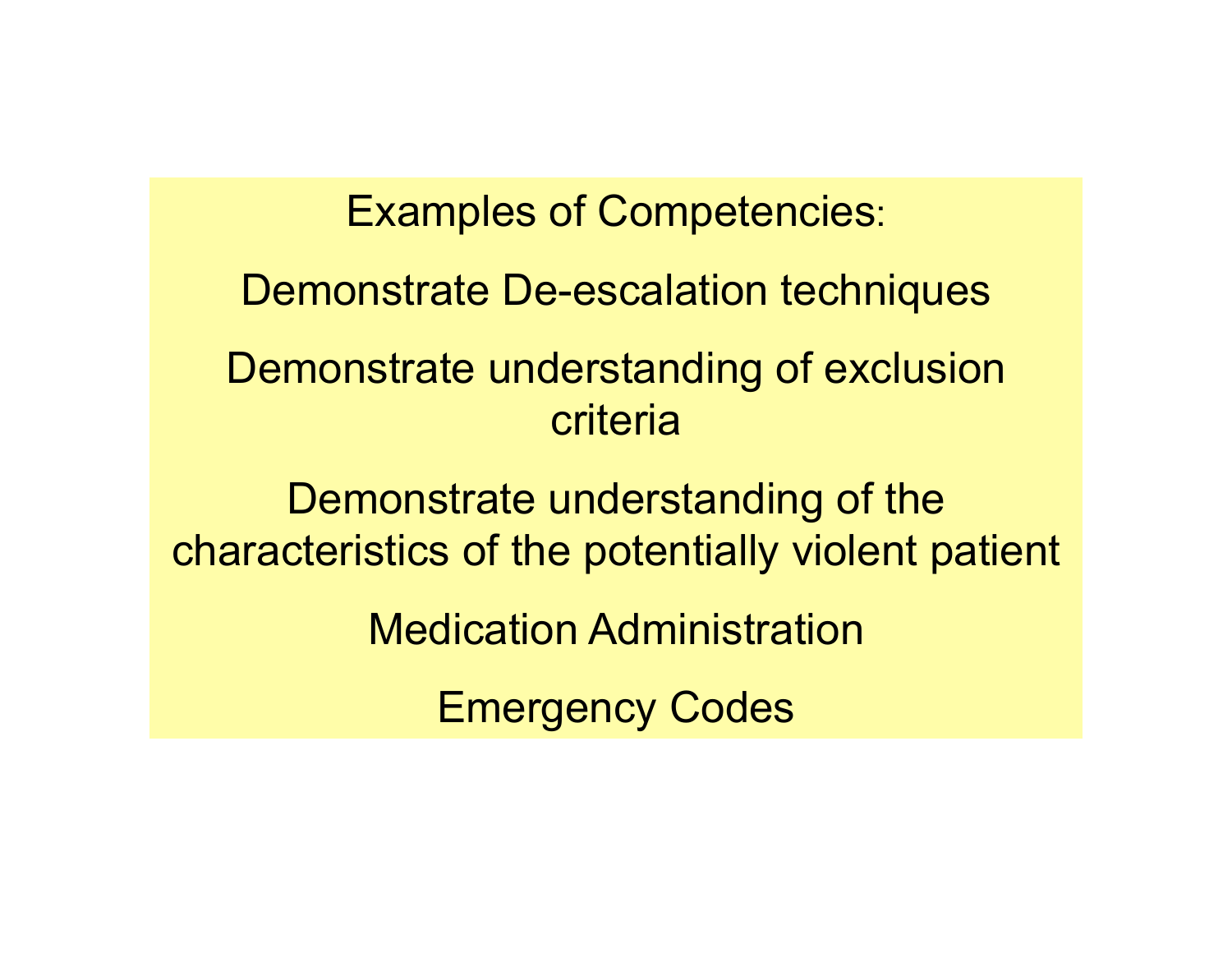

**Generation X Generation Y "Nexters"**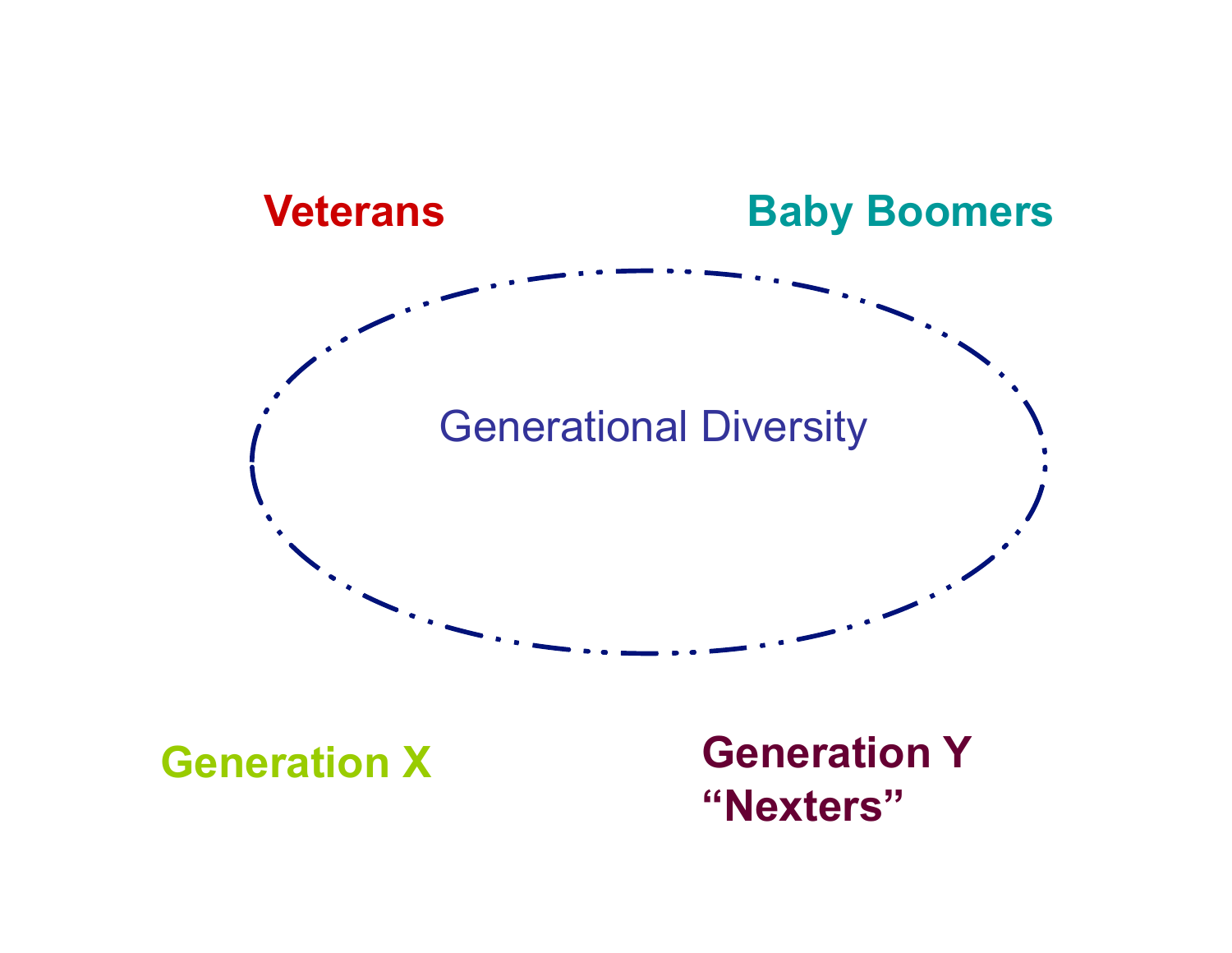For the first time in history the workforce includes four generations of employee.

Although these generations share common values and beliefs, they also exhibit differences stemming from the experience of their eras.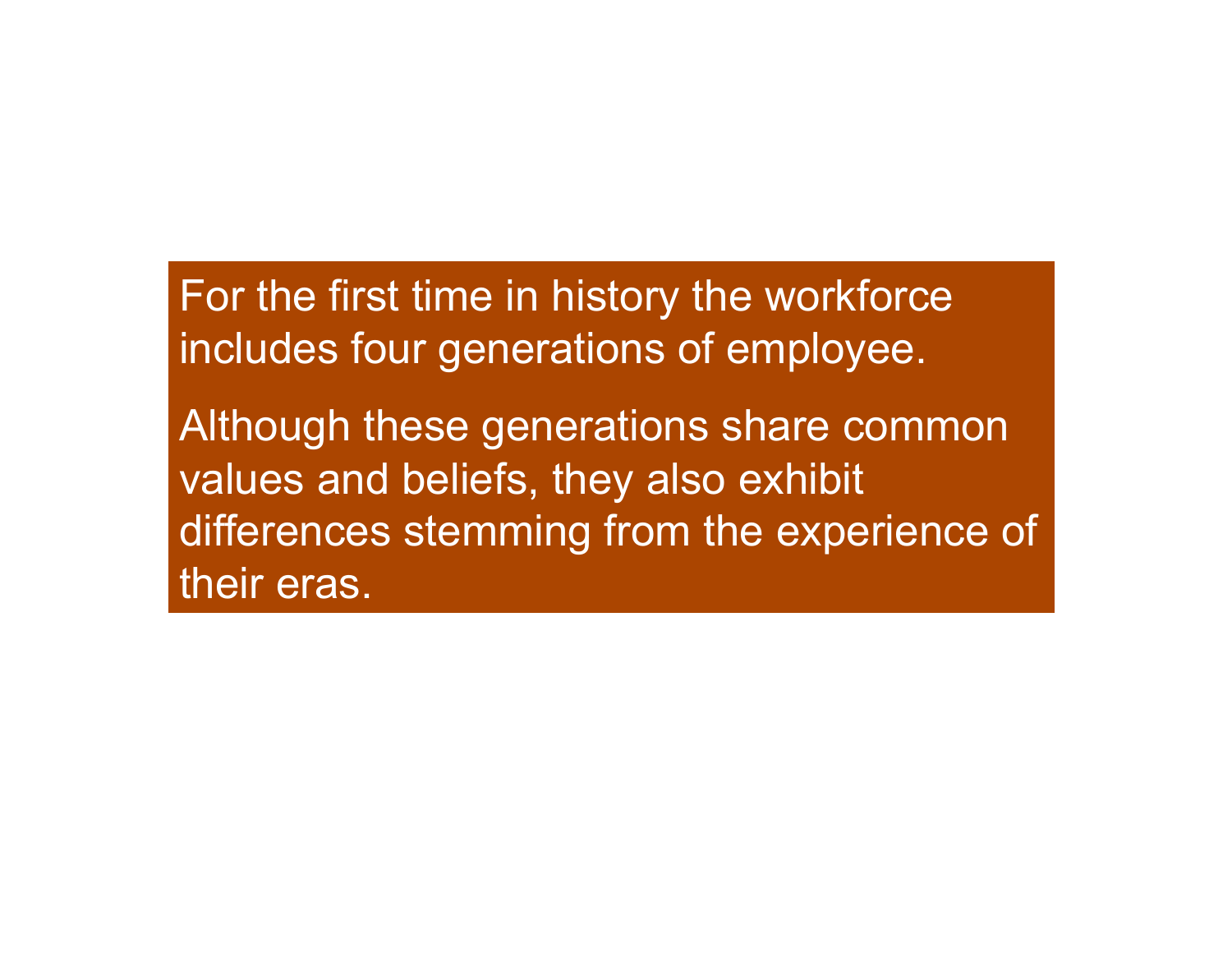**Gen Y: 1980-2000. A more global generation, increase desire to network** 

 **Gen X: 1960-1980 Product of work-driven Baby Boomers. First to embrace computer and Internet. Welcomed diversity**.

**Baby Boomers: 1946-1960. High value on youth, health, personal gratification, material wealth. Optimistic, believed their generation changed the world.** 

**The Veterans: 1922 to 1946. Strong traditional views of God, family and country. Core values: respect for authority, loyalty, hard work and dedication**.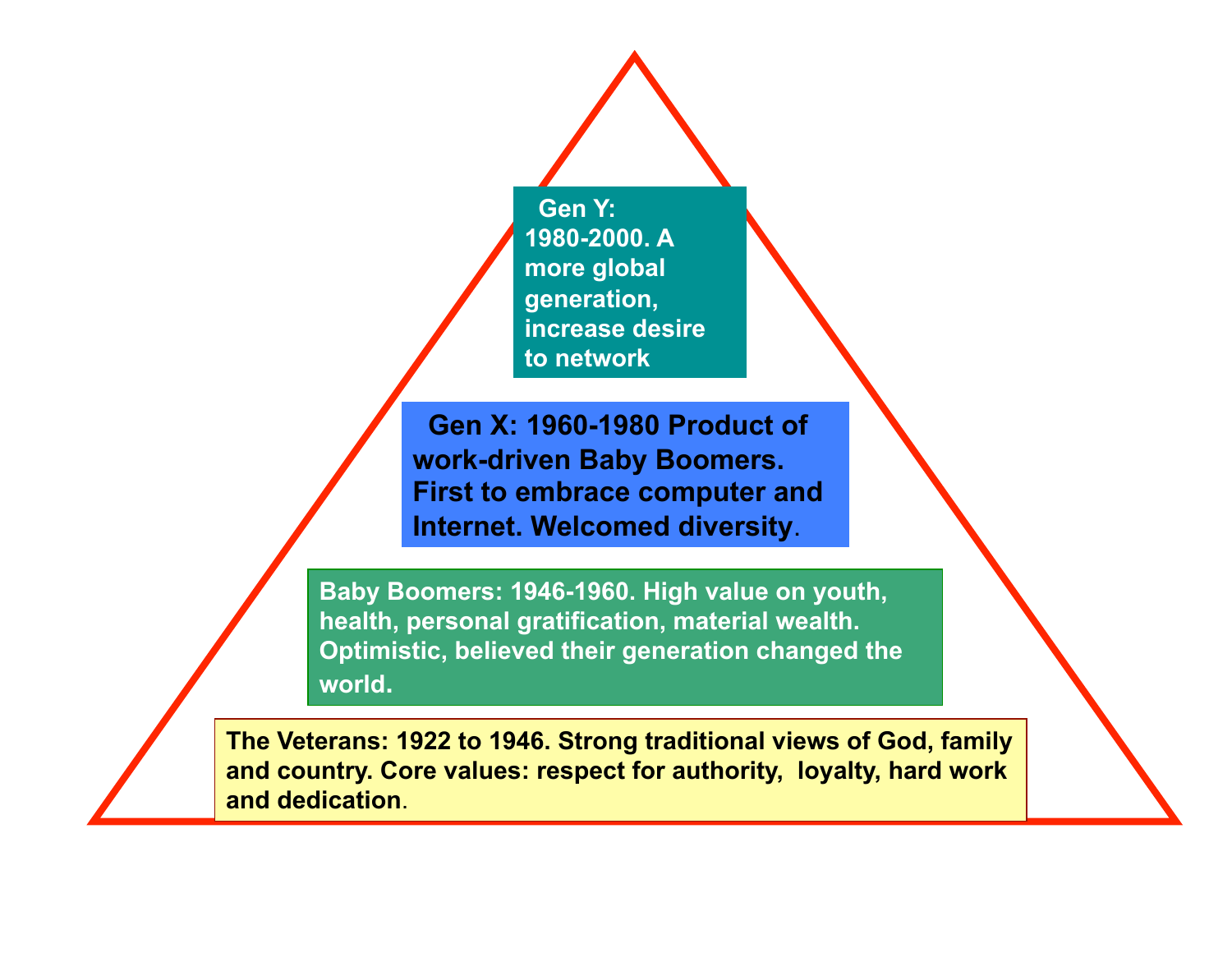*Bettina Lankard Brown defines work-based learning as "representing the integration of workplace experiences and career and technical education (CTE) curriculum." She states that workbased learning includes a range of activities that extend beyond traditional cooperative education such as job shadowing, internships and apprenticeships. (2003 ERIC Clearinghouse on Adult Career and Vocational Education.)*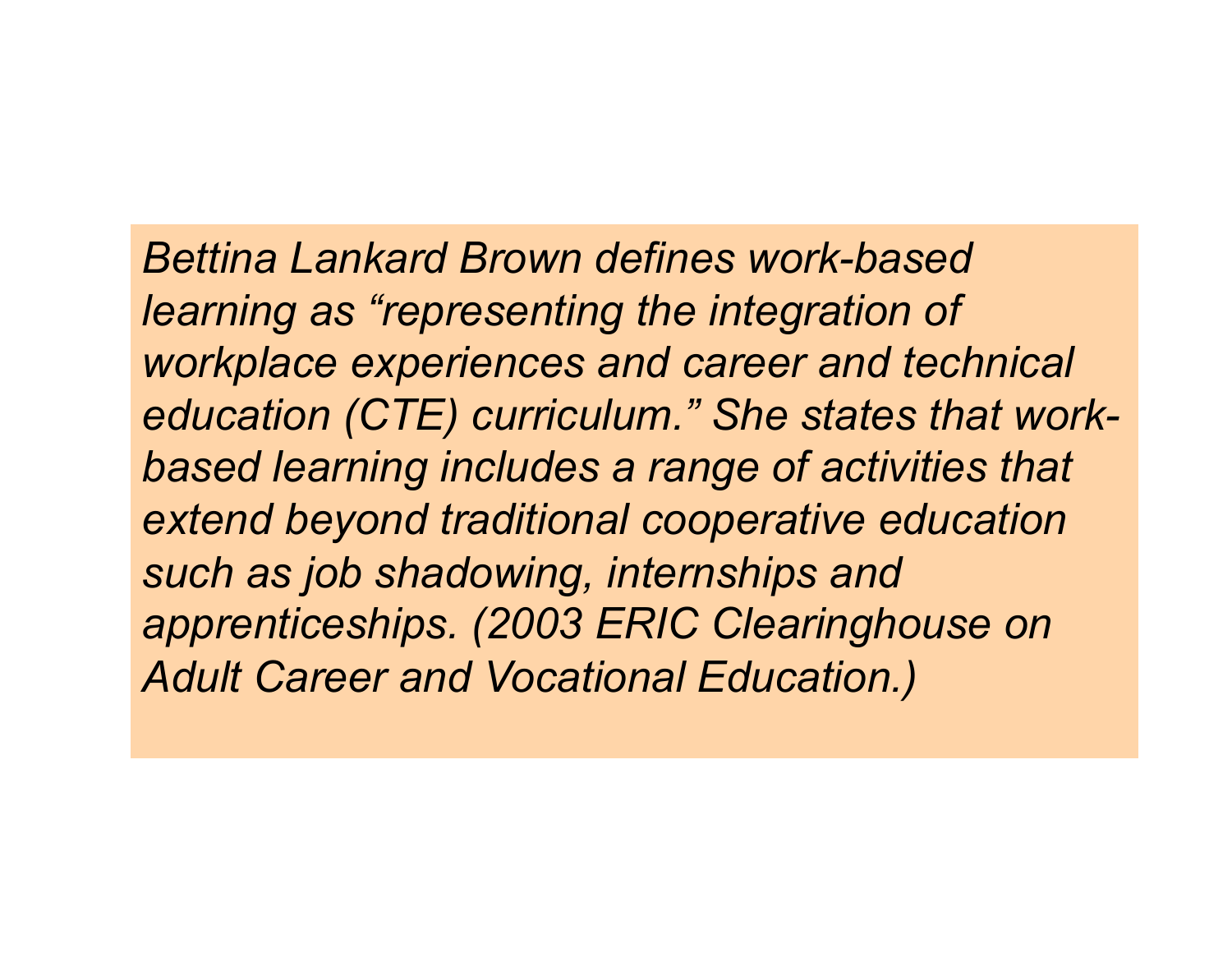Smith and Betts (2000) describe 5 key educational criteria for effective work-based learning Explicit learning outcomes Formal assessment processes Identification and deliver of standards Application of appropriate quality assurance and enhancement processes Recognition through the awarding of credit or certification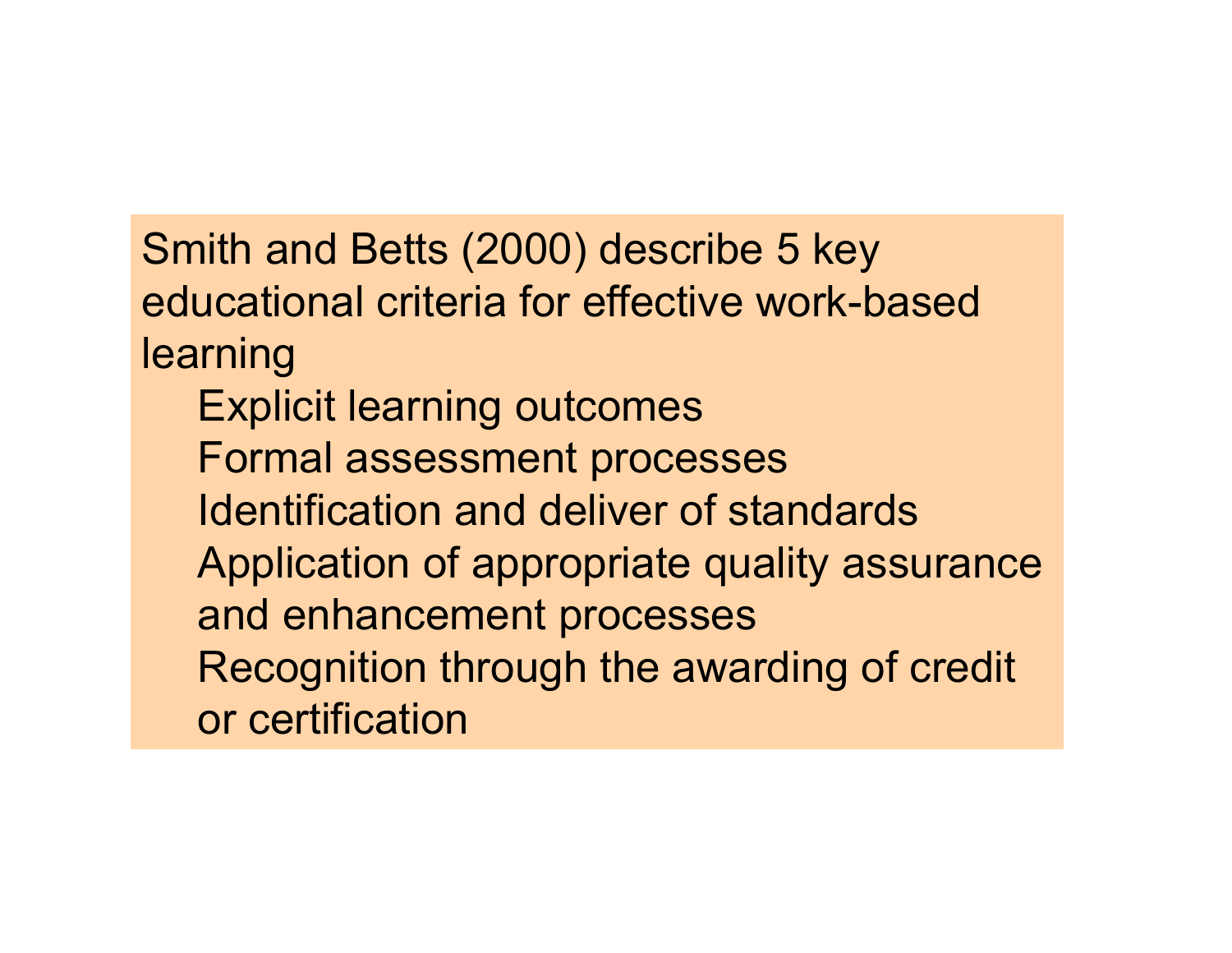**The development of work-related skills is a major outcome of work-based learning.** 

**It provides personal, educational and careerrelated benefits to learners as well as to employers** 

**Work-based learning requires that employees that work in a facility that provides work-based learning must be willing to provide guidance, to have a positive attitude toward this concept, to serve as facilitators, to be effective mentors and to be a coach.** 

**SSTAR has received a Robert Wood Johnson – Hitachi Foundation grant to create career paths for front-line workers through the innovative use of work-based learning strategies.**